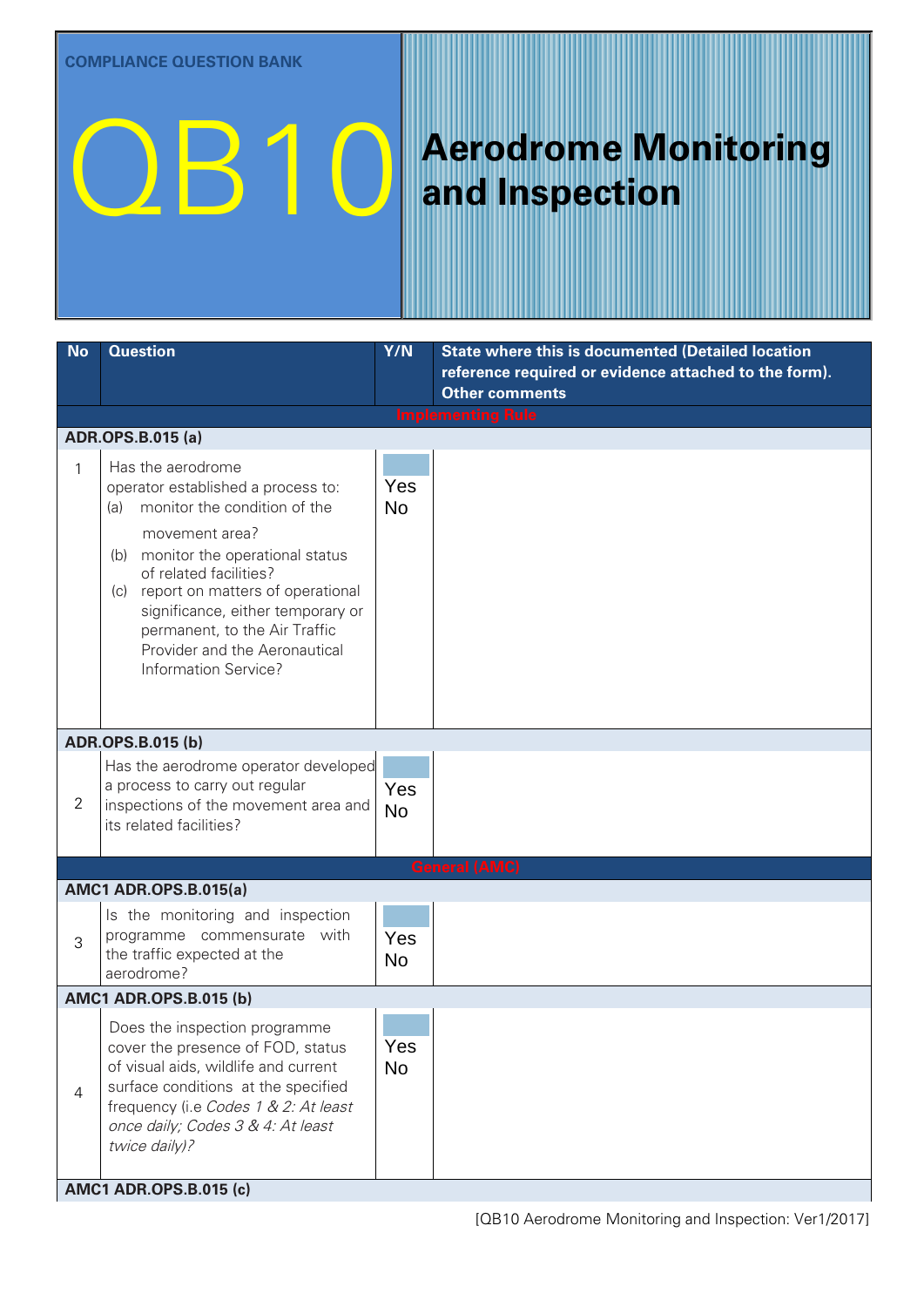## **QB10** Aerodrome Monitoring

## **and Inspection**

| <b>No</b> | <b>Question</b>                                                                                                                                                                                                                                                                                                                                                                                                                           | Y/N              | <b>State where this is documented (Detailed location</b><br>reference required or evidence attached to the form).<br><b>Other comments</b> |
|-----------|-------------------------------------------------------------------------------------------------------------------------------------------------------------------------------------------------------------------------------------------------------------------------------------------------------------------------------------------------------------------------------------------------------------------------------------------|------------------|--------------------------------------------------------------------------------------------------------------------------------------------|
| 5         | Are inspections of other items<br>such as:<br>lighting systems required for the<br>safety of aerodromes operations<br>pavement and adjacent ground<br>surfaces<br>drainage and storm<br>water collection systems,<br>fencing and other access control<br>devices, including the<br>movement area environment<br>inside the aerodrome boundary<br>and outside the aerodrome<br>boundary (within line of sight)<br>Carried at least weekly? | Yes<br><b>No</b> |                                                                                                                                            |
|           | <b>AMC1 ADR.OPS.B.015 (d)</b>                                                                                                                                                                                                                                                                                                                                                                                                             |                  |                                                                                                                                            |
| 6         | Does the aerodrome operator have a<br>process to undertake extra<br>inspections of paved areas during<br>extreme weather events<br>(excessive heat, freeze and thaw<br>periods, following a significant<br>storm, etc) e.g. pavement break-ups<br>and debris?                                                                                                                                                                             | Yes<br><b>No</b> |                                                                                                                                            |
|           | <b>AMC1 ADR.OPS.B.015 (e)</b>                                                                                                                                                                                                                                                                                                                                                                                                             |                  |                                                                                                                                            |
| 7         | Does the aerodrome operator keep<br>a record/log for all routine and<br>non-routine inspections of the<br>movement area and related<br>facilities?                                                                                                                                                                                                                                                                                        | Yes<br><b>No</b> |                                                                                                                                            |
|           |                                                                                                                                                                                                                                                                                                                                                                                                                                           |                  | <b>Personnel Requirements for Movement Area Inspections (AMC)</b>                                                                          |
|           | <b>AMC2 ADR.OPS.B.015 (a)</b>                                                                                                                                                                                                                                                                                                                                                                                                             |                  |                                                                                                                                            |
| 8         | Has the aerodrome operator<br>designated personnel responsible for                                                                                                                                                                                                                                                                                                                                                                        | Yes<br>No        |                                                                                                                                            |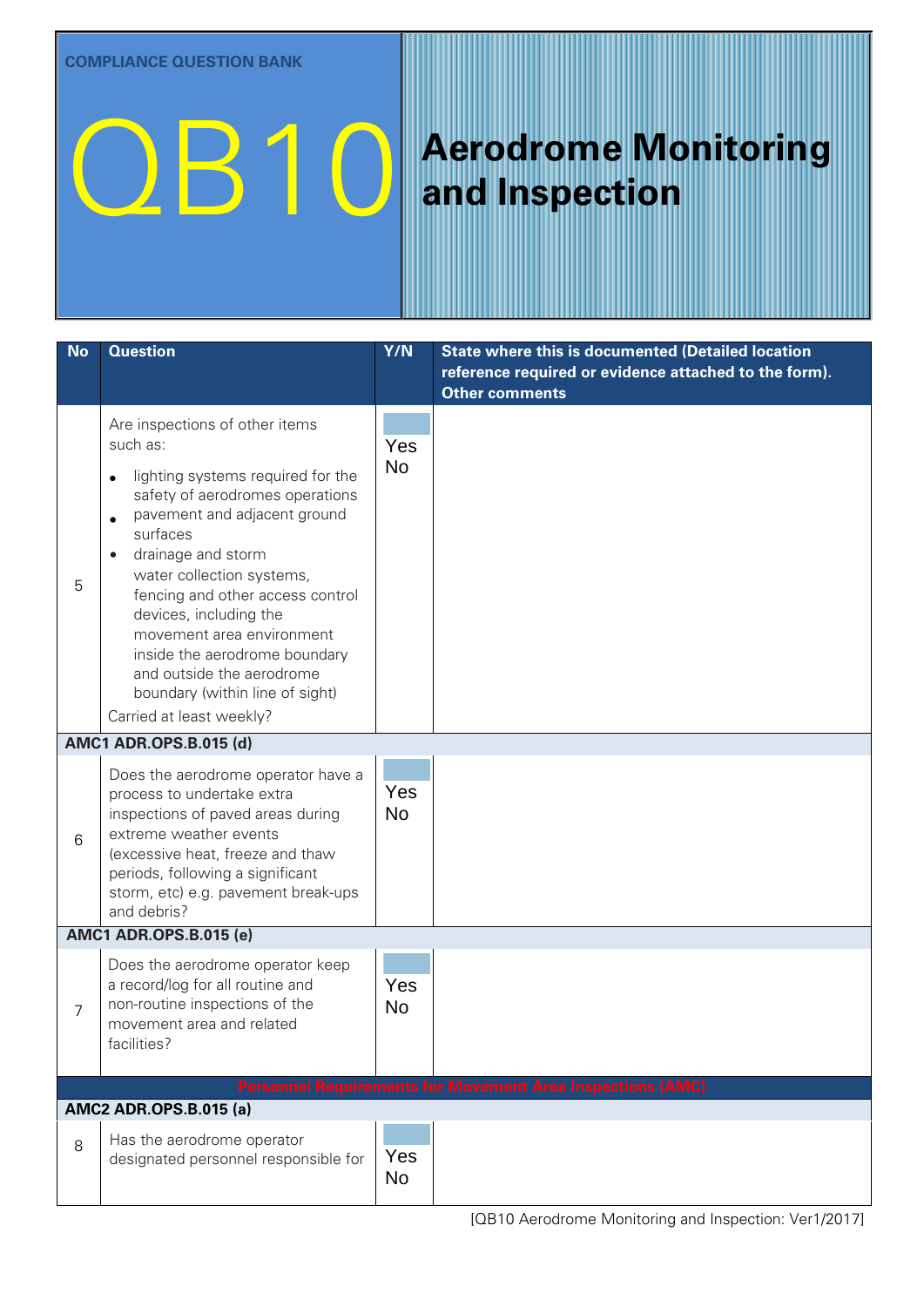## **QB10** Aerodrome Monitoring

## **and Inspection**

| <b>No</b> | <b>Question</b>                                                                                                                                                                                                                                                                                                                                                                                                          | Y/N              | <b>State where this is documented (Detailed location</b><br>reference required or evidence attached to the form).<br><b>Other comments</b> |
|-----------|--------------------------------------------------------------------------------------------------------------------------------------------------------------------------------------------------------------------------------------------------------------------------------------------------------------------------------------------------------------------------------------------------------------------------|------------------|--------------------------------------------------------------------------------------------------------------------------------------------|
|           | carrying out movement area<br>inspections?                                                                                                                                                                                                                                                                                                                                                                               |                  |                                                                                                                                            |
|           | <b>AMC2 ADR.OPS.B.015 (b)</b>                                                                                                                                                                                                                                                                                                                                                                                            |                  |                                                                                                                                            |
| 9         | Does the aerodrome operator<br>ensure that all vehicles on the<br>manoeuvring area are in radio<br>contact with the appropriate Air<br>Traffic Services (either directly or<br>through an escort)?                                                                                                                                                                                                                       | Yes<br><b>No</b> |                                                                                                                                            |
|           | <b>AMC2 ADR.OPS.B.015 (c)</b>                                                                                                                                                                                                                                                                                                                                                                                            |                  |                                                                                                                                            |
| 10        | In order to avoid runway incursions,<br>does the aerodrome operator have<br>procedures in place for conducting<br>runway inspections (which include:<br>direction of runway inspection,<br>communication procedures, actions<br>in case of communication failure or<br>vehicle break down, stop bars<br>crossing, runway crossings, etc.)?                                                                               | Yes<br><b>No</b> |                                                                                                                                            |
|           | <b>AMC2 ADR.OPS.B.015 (d)</b>                                                                                                                                                                                                                                                                                                                                                                                            |                  |                                                                                                                                            |
| 11        | Does the aerodrome operator<br>ensure personnel conducting<br>movement area inspections receive<br>training in, at least:<br>(a) aerodrome familiarisation,<br>including aerodrome markings,<br>signs, and lighting?<br>Aerodrome Manual?<br>(b)<br>Aerodrome Emergency Plan?<br>(c)<br>NOTAM notification procedures?<br>(d)<br>aerodrome driving rules?<br>(e)<br>RT procedures?<br>(f)<br>aerodrome inspection<br>(g) | Yes<br><b>No</b> |                                                                                                                                            |